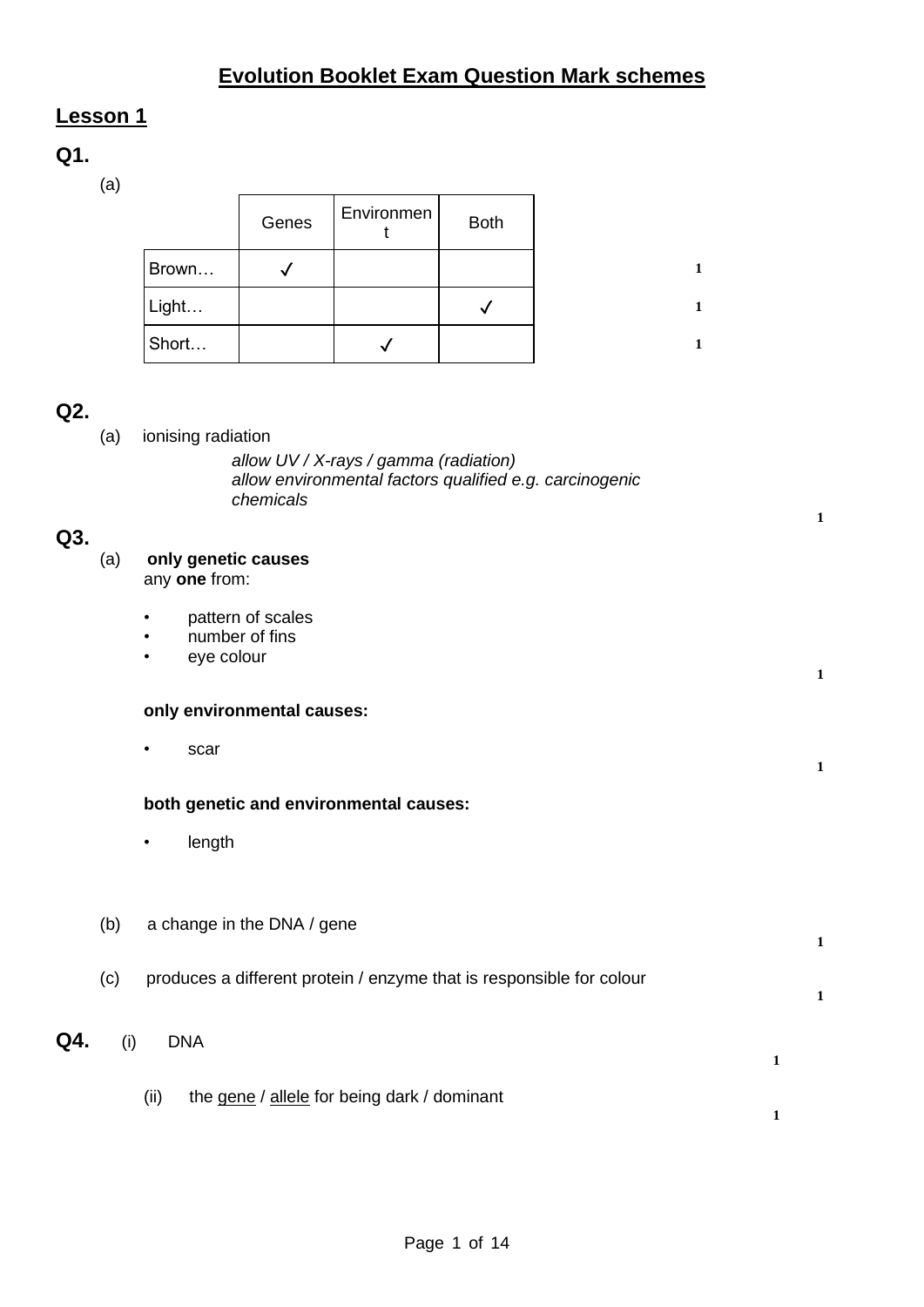## **Q5.** *idea that* X-rays cause mutations

*gains 1 mark*

**but** X-rays can cause/increase chance of mutations *gains 2 marks*

mutations usually harmful/produce abnormal growth *for 1 mark*

serious effect on growing foetus/rapidly growing cells *for 1 mark*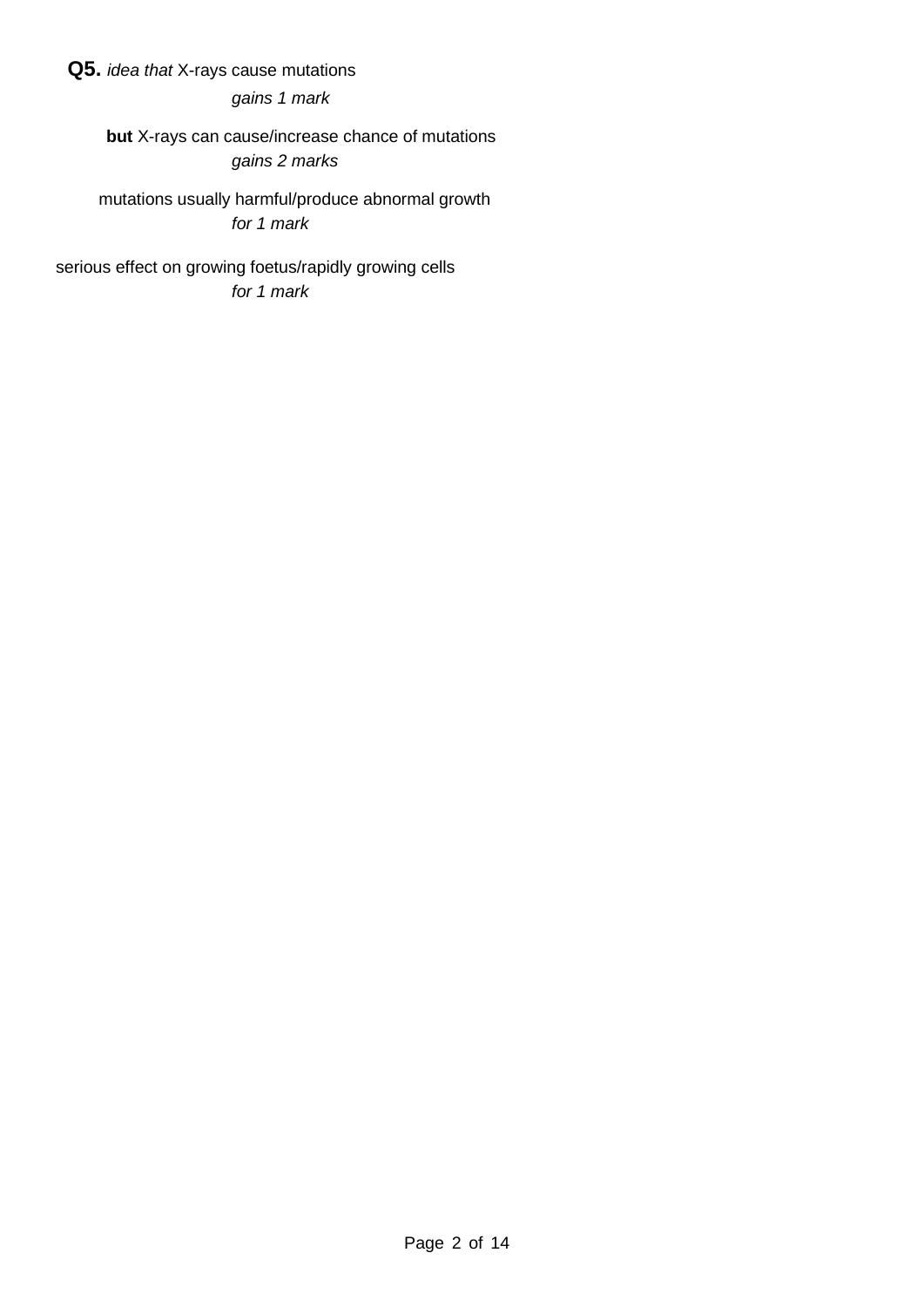| $Q1.$ (e) |           | any three from:                                                                                                                                                        |              |
|-----------|-----------|------------------------------------------------------------------------------------------------------------------------------------------------------------------------|--------------|
|           |           | (farmer) selects heaviest / largest chickens / parents<br>allow (farmer) selects chickens with the best / most<br>meat                                                 |              |
|           |           | (cross) breeds these chickens together<br>(farmer) selects the heaviest / largest offspring (to breed)<br>repeats this many times (until you have the desired chicken) | $\mathbf{3}$ |
|           | (f)       | high(er) income / profit                                                                                                                                               | $\mathbf{1}$ |
|           | (g)       | the chickens may weigh too much to be able to stand                                                                                                                    | 1            |
| Q2.       | (a)       | (the scientists)                                                                                                                                                       |              |
|           |           | chose / used (traditional varieties of) rice plants with short stems and rice plants with<br>large grains<br>or                                                        |              |
|           |           | chose rice plants with short stems and large grains.                                                                                                                   | $\mathbf{1}$ |
|           |           | (cross) bred the rice plants<br>allow cross pollinated the rice plants                                                                                                 | $\mathbf 1$  |
|           |           | (from the offspring) chose the plants with best / desired characteristics<br>or                                                                                        |              |
|           |           | chose plants with short(est) stems and big(gest) grains                                                                                                                | $\mathbf{1}$ |
|           |           | bred repeatedly until all plants had desired characteristics<br>or                                                                                                     |              |
|           |           | bred repeatedly until they bred true<br>or<br>bred repeatedly until they produced IR8                                                                                  | $\mathbf{1}$ |
|           | $Q3.$ (d) | beef / meat<br>allow hardiness, disease resistance                                                                                                                     | $\mathbf{1}$ |
|           |           | milk yield                                                                                                                                                             | 1            |
|           | (e)       | higher veterinary costs                                                                                                                                                | $\mathbf{1}$ |
|           |           | less income from sale of (milk and meat) products                                                                                                                      | $\mathbf{1}$ |
| Q4.       | (a)       | any two from:<br>so that they do not have specific genetic defects                                                                                                     |              |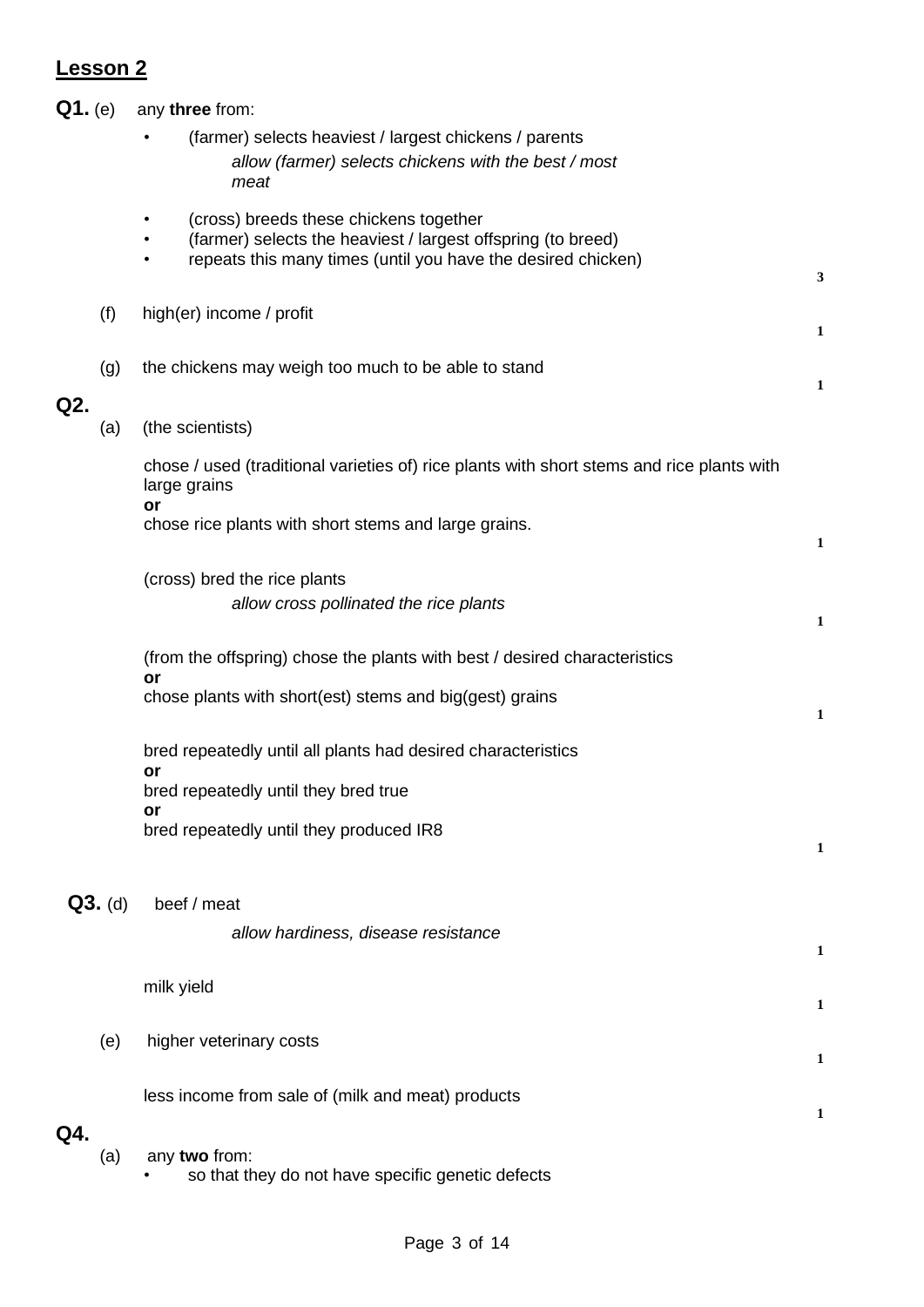- to produce docile cats or so they are not aggressive *allow descriptions of aggression such as biting and scratching*
- for aesthetic reasons *allow descriptions of suitable aesthetic reasons*
- (b) (cats) are more likely to pass on (recessive) disorders **or** more likely to be susceptible to diseases

#### (c) **Level 2 (3–4 marks):**

A detailed and coherent explanation is given, which logically links the process of selective breeding with explanations of how this produces cats that do not cause allergic reactions.

#### **Level 1 (1–2 marks):**

Simple statements are made relating to process of selective breeding, but no attempt to link to explanations.

#### **0 marks:**

No relevant content.

#### **Indicative content**

#### **process:**

- parents with the desired characteristic are selected
- the parents are bred together to produce offspring
- offspring with the desired characteristics are selected and bred
- this is repeated over many generations.

#### **explanations:**

- parents who produce the least Fel D1 are initially selected
- in their offspring there will be individuals with differing amounts of Fel D1 produced
- care is taken to ensure cats are healthy and avoid possible problems associated with selective breeding
- over time the population of (selectively bred) cats will produce less Fel D1

**2**

**1**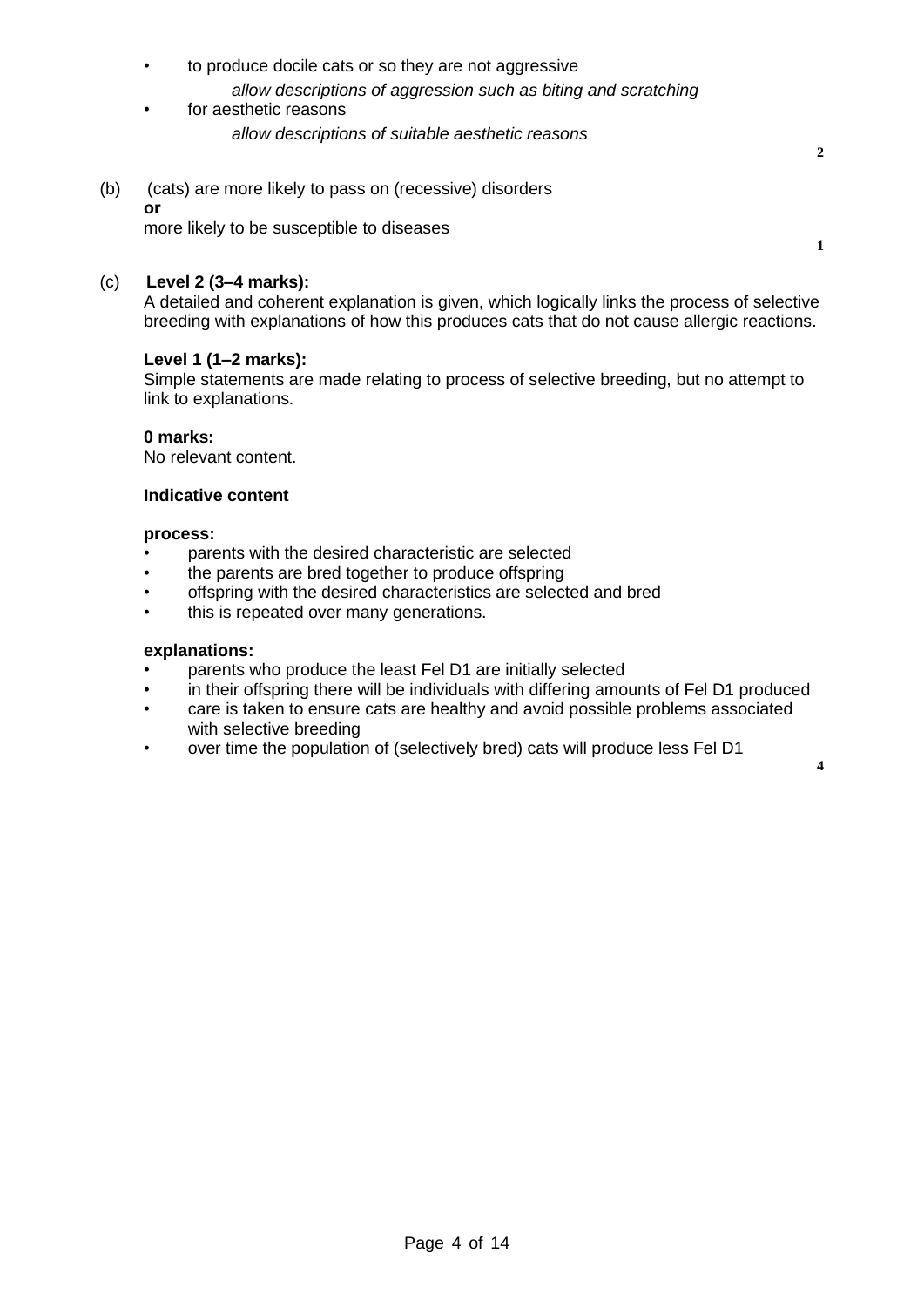# **Q1.**

|     | (a) |                | protection / defence<br>ignore insulation or rolls into a ball<br>ignore camouflage                                                                                                                                                                                   |   |        |
|-----|-----|----------------|-----------------------------------------------------------------------------------------------------------------------------------------------------------------------------------------------------------------------------------------------------------------------|---|--------|
|     |     |                | from predators / from being attacked / from being eaten                                                                                                                                                                                                               | 1 |        |
|     | (b) | (i)            | natural selection                                                                                                                                                                                                                                                     | 1 |        |
|     |     |                |                                                                                                                                                                                                                                                                       | 1 |        |
|     |     | (ii)           | Darwin                                                                                                                                                                                                                                                                | 1 |        |
|     |     | (iii)          | simple life forms                                                                                                                                                                                                                                                     | 1 |        |
| Q4. | (a) |                | present day organisms have evolved from simpler organisms<br>ignore answers in terms of natural selection                                                                                                                                                             | 1 |        |
|     |     |                | over long periods of time                                                                                                                                                                                                                                             |   |        |
|     |     | or             | millions / billions of years                                                                                                                                                                                                                                          |   |        |
| Q2. |     |                |                                                                                                                                                                                                                                                                       | 1 |        |
|     | (a) |                | variation (between organisms within species)<br>allow described example<br>allow mutation - but not if caused by change in conditions                                                                                                                                 |   |        |
|     |     |                | those most suited / fittest survive                                                                                                                                                                                                                                   |   | 1      |
|     |     |                | genes / alleles passed on (to offspring / next generation)<br>allow mutation passed on                                                                                                                                                                                |   | 1<br>1 |
| Q3. | (a) | mutation       | correct spelling only<br>ignore other adjectives eg random / spontaneous                                                                                                                                                                                              | 1 |        |
| Q6. |     |                |                                                                                                                                                                                                                                                                       |   |        |
|     |     | any four from: | mutation (produces striped fur)                                                                                                                                                                                                                                       |   |        |
|     |     |                | do not allow intention to mutate                                                                                                                                                                                                                                      |   |        |
|     |     |                | there is variation in fur pattern / colour<br>camouflaged / striped animals (more likely to) survive or catch food / prey<br>do not allow intention to adapt / become camouflaged<br>allow stripes give a selective advantage<br>ignore natural selection unqualified |   |        |
|     |     |                | (survivors) reproduce / breed<br>allow mate                                                                                                                                                                                                                           |   |        |
|     |     |                | gene / allele / mutation passed on to offspring / next generation.<br>max 3 marks if no reference to tiger / stripes<br>allow characteristic / trait passed on or inherited by next<br>generation                                                                     |   |        |
|     |     |                |                                                                                                                                                                                                                                                                       |   |        |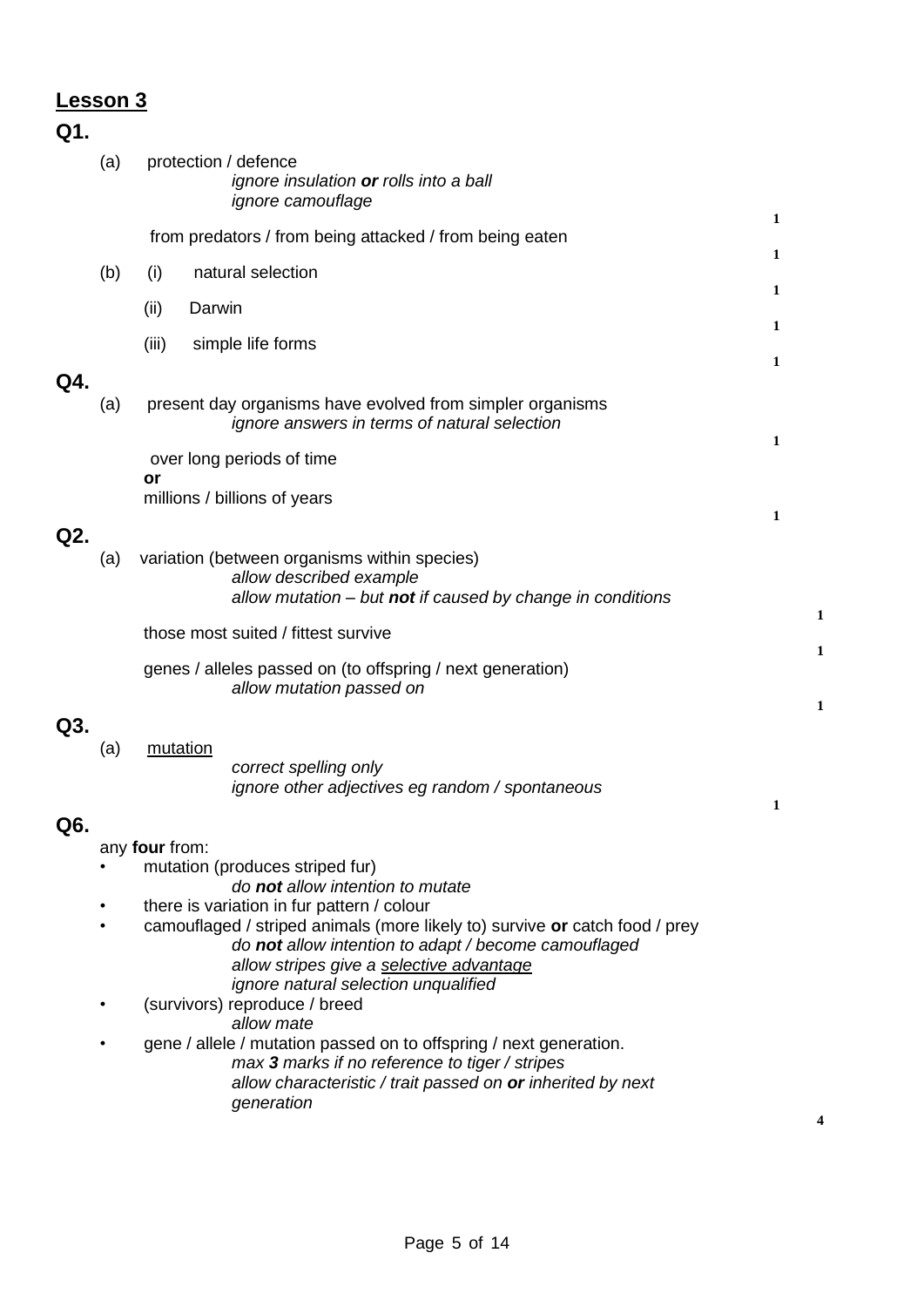| Q1. | (i)              | genes from one organism are transferred to a different organism                                                                                                                                                                            | 1              |
|-----|------------------|--------------------------------------------------------------------------------------------------------------------------------------------------------------------------------------------------------------------------------------------|----------------|
|     | (ii)             | (possible) harm to babies' long term health<br>allow don't know long-term / side effects (on baby)<br>accept idea that there may be other things in (genetically<br>engineered) cow's milk that might harm babies' health e.g.<br>bacteria |                |
|     |                  | ignore ethical / religious arguments                                                                                                                                                                                                       | 1              |
| Q2. | (a)              | ionising radiation<br>allow UV / X-rays / gamma (radiation)<br>allow environmental factors qualified e.g. carcinogenic<br>chemicals                                                                                                        | 1              |
|     | (b)              | enzymes                                                                                                                                                                                                                                    |                |
|     |                  |                                                                                                                                                                                                                                            | 1              |
| Q3. |                  | vectors                                                                                                                                                                                                                                    | 1              |
|     | (a)              | genes                                                                                                                                                                                                                                      | 1              |
|     |                  | chromosomes                                                                                                                                                                                                                                | 1              |
|     | (b)              | higher yield<br>(i)                                                                                                                                                                                                                        | $\mathbf{1}$   |
|     |                  | less use of pesticides                                                                                                                                                                                                                     | 1              |
|     |                  | (ii)<br>any two from:                                                                                                                                                                                                                      |                |
|     |                  | uncertain about effects on health<br>$\bullet$                                                                                                                                                                                             |                |
|     |                  | fewer bees<br>$\bullet$                                                                                                                                                                                                                    |                |
|     |                  | might breed with wild plant                                                                                                                                                                                                                |                |
|     |                  | seeds only from one manufacturer                                                                                                                                                                                                           | $\overline{2}$ |
|     | <b>Challenge</b> |                                                                                                                                                                                                                                            |                |
|     | $\bullet$        | gene cut out/taken                                                                                                                                                                                                                         |                |
|     | $\bullet$        | put in bacterial (cell) do not allow "nucleus")                                                                                                                                                                                            |                |
|     | $\bullet$        | cells cultured / grown in bulk<br>1 mark each                                                                                                                                                                                              |                |
|     |                  | (allow 1 mark for "genetic engineering" if no other marks gained)<br>$[3]$                                                                                                                                                                 |                |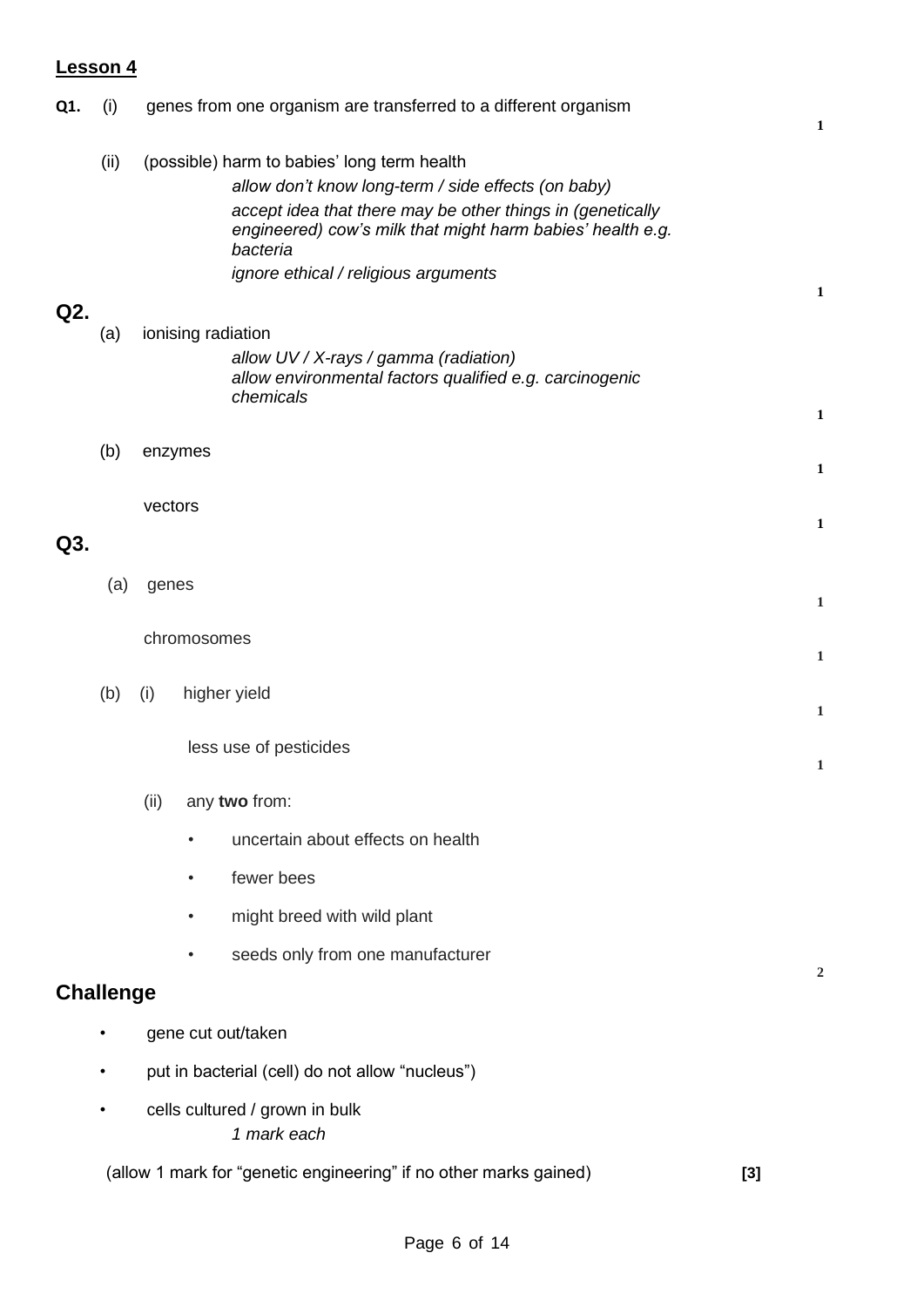# **Q1.**

new predators

new diseases

new competitors

|     |     |       | environmental changes (initiated by Man)                                                                                                                                                                                                                                                                                                                                                                               |                  |       |
|-----|-----|-------|------------------------------------------------------------------------------------------------------------------------------------------------------------------------------------------------------------------------------------------------------------------------------------------------------------------------------------------------------------------------------------------------------------------------|------------------|-------|
|     |     |       | each for 1 mark                                                                                                                                                                                                                                                                                                                                                                                                        |                  |       |
| Q2. |     |       |                                                                                                                                                                                                                                                                                                                                                                                                                        |                  | $[3]$ |
|     | (a) | (i)   | reduced photosynthesis<br><i>ignore growth</i><br>do not allow need light for respiration                                                                                                                                                                                                                                                                                                                              | $\mathbf{1}$     |       |
|     |     | (ii)  | less food (for animals) or less oxygen (for animals)<br>allow loss of habitat                                                                                                                                                                                                                                                                                                                                          | $\mathbf{1}$     |       |
|     |     | (iii) | any two from:<br>accept 2 physical factors or 2 biological factors or one of each for<br>full marks                                                                                                                                                                                                                                                                                                                    |                  |       |
|     |     |       | examples of physical factors, eg<br>flooding<br>drought<br>ice age / temperature change<br><i>ignore pollution</i><br>volcanic activity<br>٠                                                                                                                                                                                                                                                                           |                  |       |
|     |     |       | examples of biological factors, eg<br>(new) predators (allow hunters / poachers)<br>(new) disease / named pathogen<br>competition for food<br>competition for mates<br>cyclical nature of speciation<br>isolation<br>lack of habitat or habitat change<br>$\bullet$<br>If no other answers given allow natural disaster / climate change /<br>weather change / catastrophic event / environmental change for 1<br>mark |                  |       |
|     |     |       |                                                                                                                                                                                                                                                                                                                                                                                                                        | $\boldsymbol{2}$ |       |
|     | (b) | (i)   | 3                                                                                                                                                                                                                                                                                                                                                                                                                      | $\mathbf{1}$     |       |

(ii) fossils

*ignore bones, remains, fossil fuels*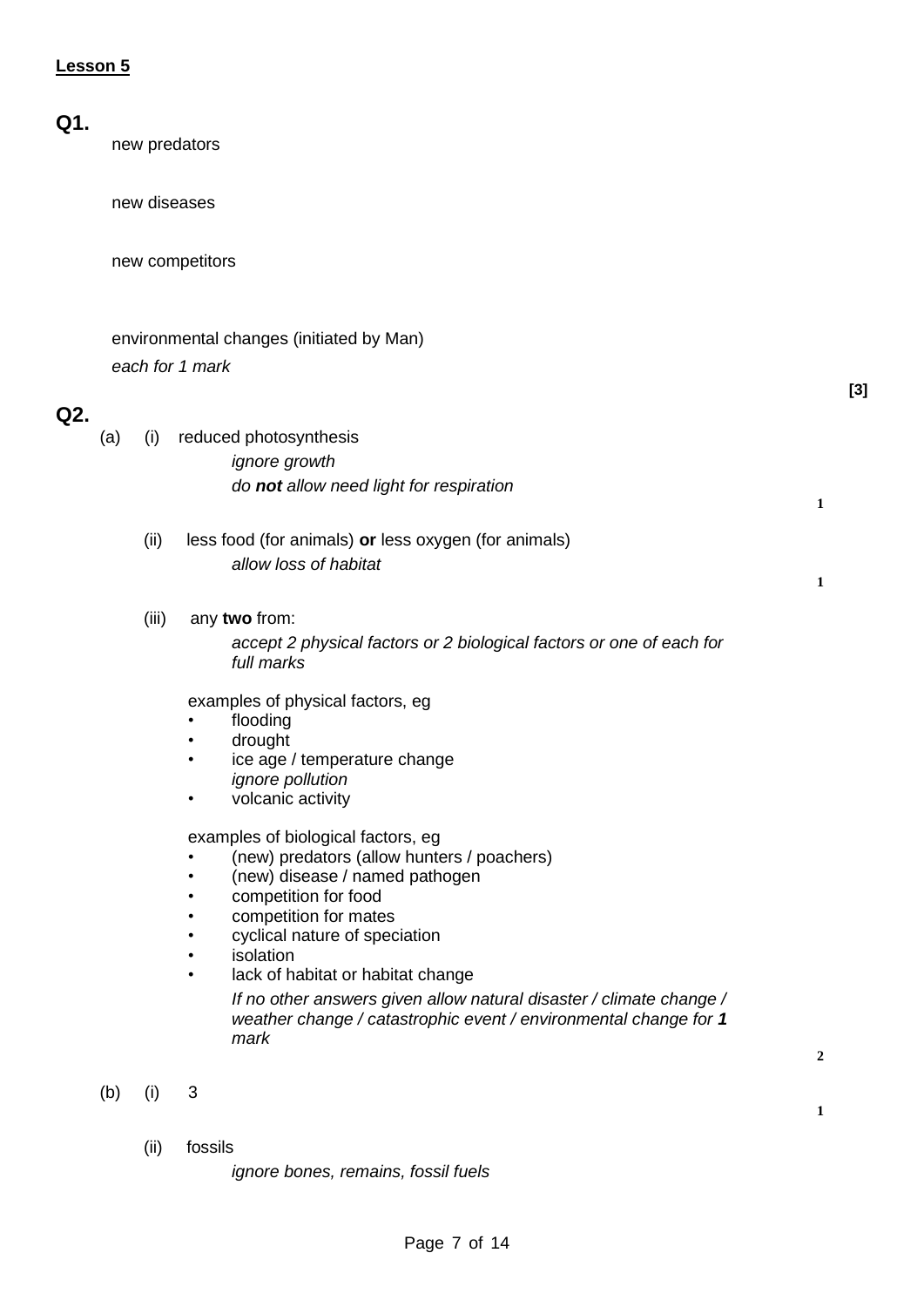# **Q3.**

|     | (a) | remains / traces of organisms                                                                                                                                  |                  |
|-----|-----|----------------------------------------------------------------------------------------------------------------------------------------------------------------|------------------|
|     |     | from millions of years ago                                                                                                                                     | 1<br>1           |
|     | (b) | no individuals of a species still alive                                                                                                                        | $\mathbf{1}$     |
| Q4. | (a) | any two from:<br>(i)<br>trapped / held (since sticky)<br>engulfed / covered by resin<br>allow engulfed / covered by amber<br>prevented decay.<br>$\bullet$     | $\boldsymbol{2}$ |
| Q5. |     |                                                                                                                                                                |                  |
|     | (b) | covered in sediment / mud or sinks into the mud                                                                                                                | 1                |
|     |     | soft parts decay / are eaten<br>or                                                                                                                             |                  |
|     |     | bones / hard parts / shell do not decay                                                                                                                        | 1                |
|     |     | minerals enter bones / parts are replaced by minerals / mineralisation<br>accept turns to rock<br>allow 'is an impression' / 'imprint' / 'cast'                | $\mathbf{1}$     |
|     | (c) | skin is soft / skin not preserved / not fossilised / skin decays<br>accept not enough / no evidence / no-one has seen one<br>allow 'this fossil is only bones' | 1                |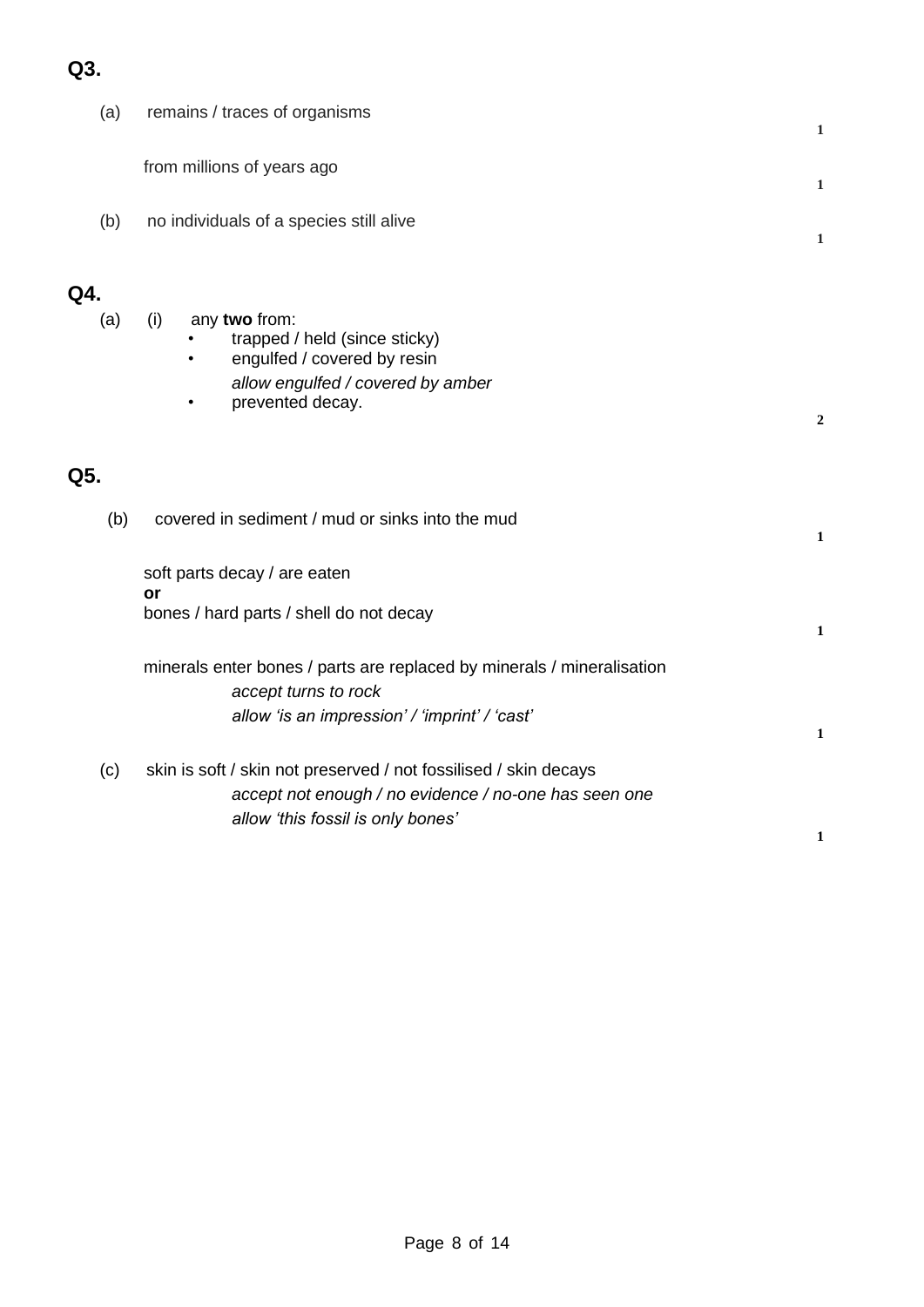- **Q1.** 
	- (a) (i) (remains of) an organism / a bone / a shell / hard part of an organism / part of organism that does not decay / impression of an organism / footprint / burrow / rootlet trace

**1**

**1**

**1**

**1**

**2**

**2**

**1**

further detail – eg in rock / ice / amber / mineralisation

**or**

from a long time ago / many years ago *if number, > 1000 years ignore hundreds*

### **Q2.**

(a) (i) D

*for 1 mark*

- (ii) D Y (*both*) or C X (*both*) or B W (*both*) *for 1 mark*
- (b) *N.B. answers must relate to fossils providing evidence* show types of animals / plants that no longer exist / named ref eg dinosaur show changes in types *(of animals / plants)* similar fossils found in rocks of similar age reference to sequence of change **or** example *e.g. horse / limb*

*any two for 1 mark each*

## **Q3.**

- (a) *idea about*
	- environment change / habitat drier / climate change
	- couldn't escape from predators / ref to predators / killed / eaten *[Do not allow "died"]*
	- because feet not adapted to run on dry ground
	- couldn't compete (with Merychippus) / more difficult to get food

## *[Use v + x = x principle] any two for 1 mark each*

- (b) (i) fossil remains / from the bones *for 1 mark*
	- (ii) (known) age of rock **or** any reason for knowing the age of the rock eg by the rock layers by RA dating (not C-dating)**1**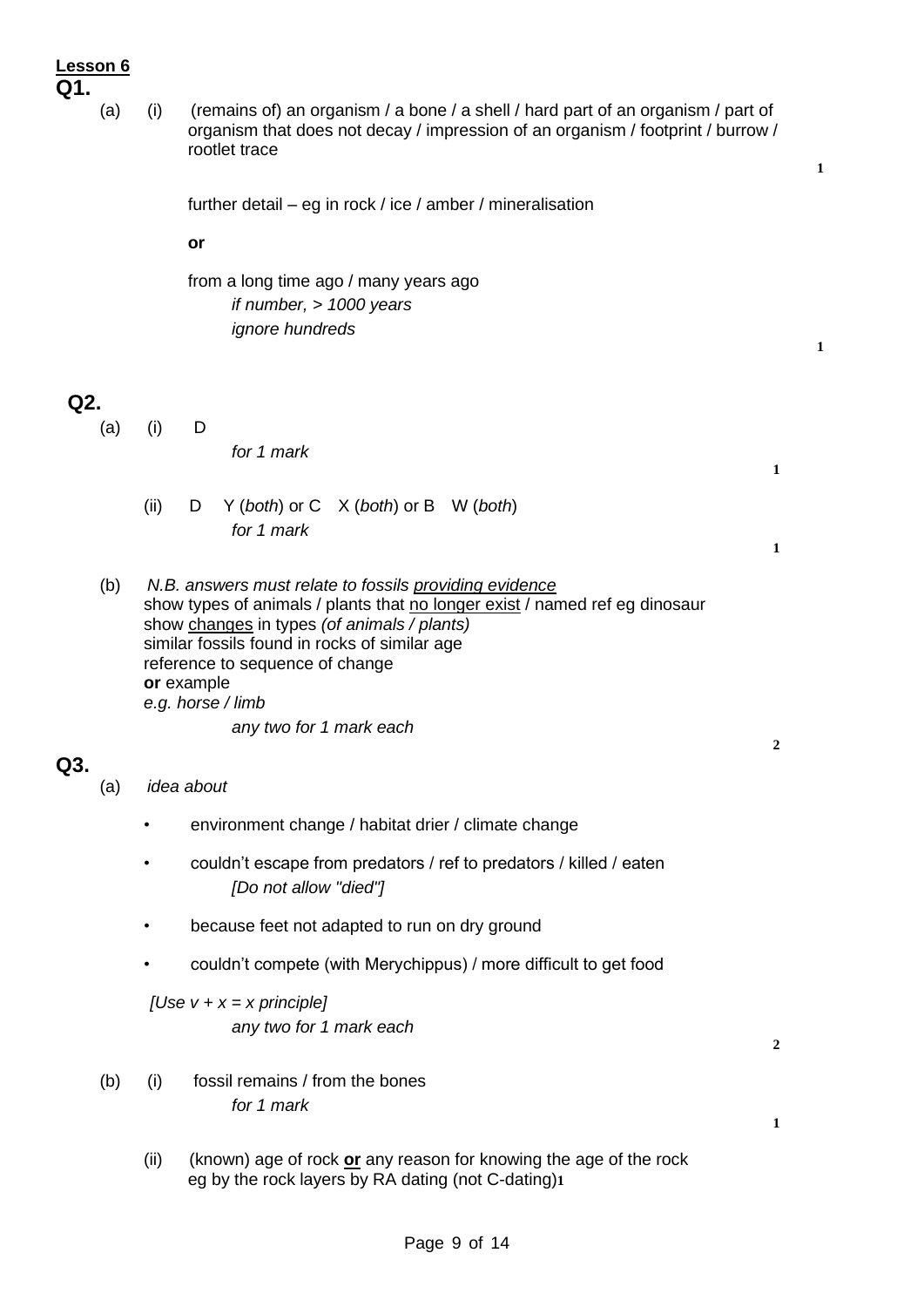|     |     | species/ horses                                                                                                                                                       |              |                  |
|-----|-----|-----------------------------------------------------------------------------------------------------------------------------------------------------------------------|--------------|------------------|
|     |     | over a long period of time / millions of years                                                                                                                        |              |                  |
|     |     | via many / gradual changes<br>٠                                                                                                                                       |              |                  |
|     |     | which gave a survival advantage /passed on genes / characteristics<br>any three for 1 mark each                                                                       |              |                  |
|     |     | [First bullet point answer is required before marks can be awarded for others]                                                                                        | 3            |                  |
| Q4. |     |                                                                                                                                                                       |              |                  |
|     | (a) | animal walking on soft material or suitably named material<br>(i)                                                                                                     |              |                  |
|     |     | or                                                                                                                                                                    |              |                  |
|     |     | further detail – eg dries out / buried / hardens / turns to rock<br>do not allow general descriptions of how fossils are formed or<br>reference to bones not decaying |              | 1                |
|     | (c) | older fossils simpler<br>to gain the mark there must be implication of change                                                                                         |              |                  |
|     |     | or                                                                                                                                                                    |              |                  |
|     |     | change (with time)                                                                                                                                                    |              |                  |
|     |     | ignore evolve<br><i>ignore extinction</i>                                                                                                                             |              |                  |
|     |     |                                                                                                                                                                       |              | $\mathbf{1}$     |
|     | (d) | insufficient / no evidence / no remains or fossils survive<br>ignore no people were there                                                                             |              |                  |
|     |     | allow no proof                                                                                                                                                        |              | $\mathbf{1}$     |
| Q5. | (i) | natural selection                                                                                                                                                     | $\mathbf{1}$ |                  |
|     |     | (ii)<br>Darwin                                                                                                                                                        | $\mathbf{1}$ |                  |
|     |     | simple life forms<br>(iii)                                                                                                                                            | 1            |                  |
|     | (d) | believe that God created all organisms or humans there from the beginning                                                                                             | $\mathbf{1}$ |                  |
| Q6. | (a) | between 200 and 500 million years ago                                                                                                                                 |              | $\boldsymbol{2}$ |
|     | (c) | there are no organisms of that species alive todays                                                                                                                   |              | $\mathbf{1}$     |
|     | (h) | older fossils have a simpler structure                                                                                                                                |              | 1                |

(c) (present day) horses / species evolved / adapted / developed from earlier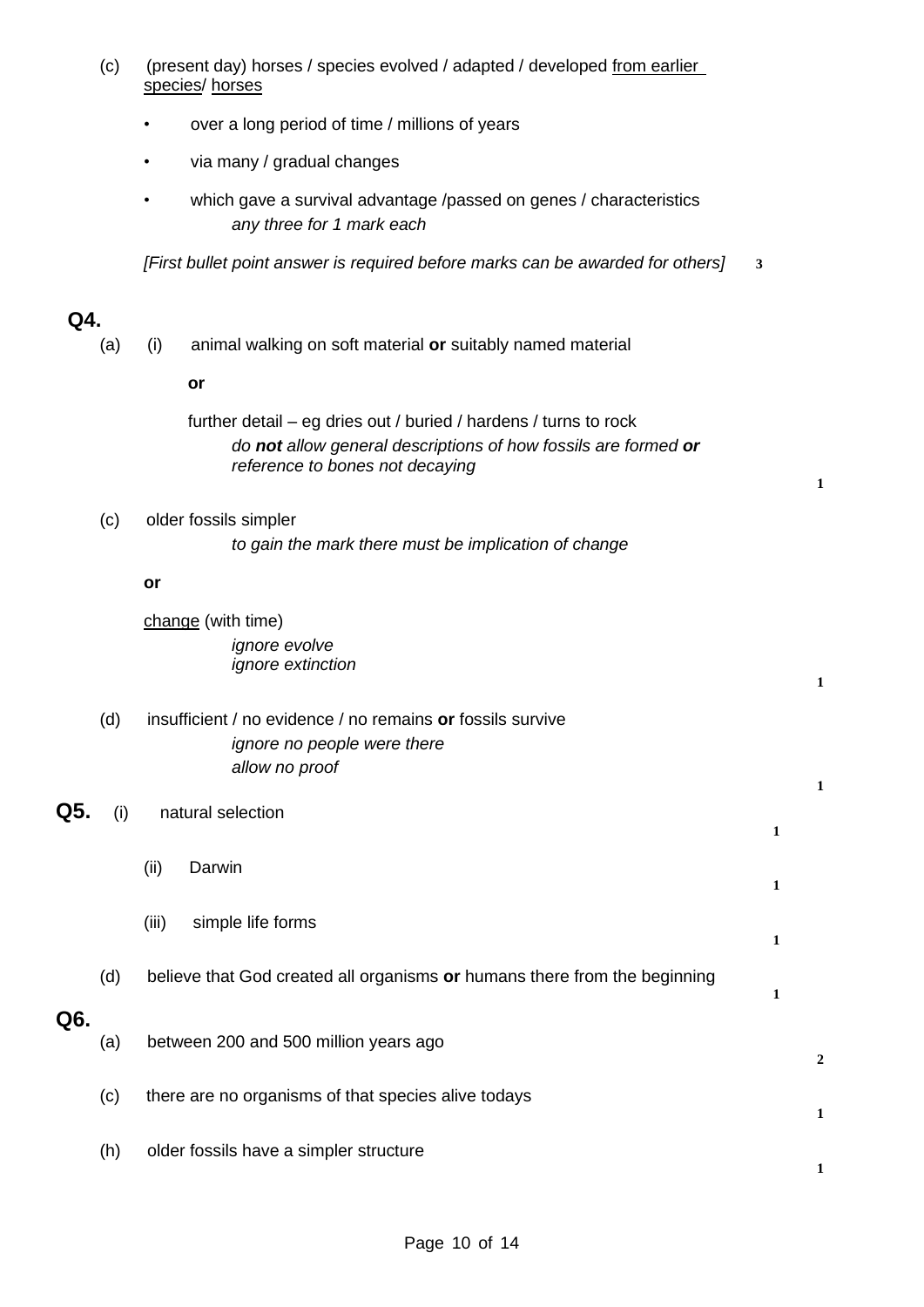| ٠ |
|---|

| .41 |     |                                                                                                       |   |
|-----|-----|-------------------------------------------------------------------------------------------------------|---|
|     | (a) | Relevant organelle found in cells such as nucleus, mitochondria                                       | 1 |
|     | (b) | Linnaeus                                                                                              | 1 |
|     | (c) | Kingdom                                                                                               | 1 |
|     | (d) | Homo Sapiens<br>ignore underlining, italics or not, capitals or not                                   | 1 |
|     | (e) | Any one from:<br>$\bullet$                                                                            |   |
|     |     | to know which species are closely related<br>or<br>study evolution                                    |   |
|     |     | to monitor biodiversity<br>to identify different organisms such as two different species<br>$\bullet$ | 1 |

### **Q2.**

(a)

|              | Animalia   |  |
|--------------|------------|--|
| Phylum       |            |  |
| <b>Class</b> |            |  |
| Genus        |            |  |
| Species      | Spodoptera |  |

### (b) any **one** from:

- compare the structural features with those of annelids and arthropods *allow named structural features eg is it a segmented worm, does it form a pupa, does it turn into an adult with legs.*
- carry out DNA analysis and compare with known annelids and arthropods
- carry out electron microscopy of internal parts to see fine structure and compare with known annelids and arthropods

**1 1**

**1**

**1**

**Q3.**

(a) *Triticum spelta*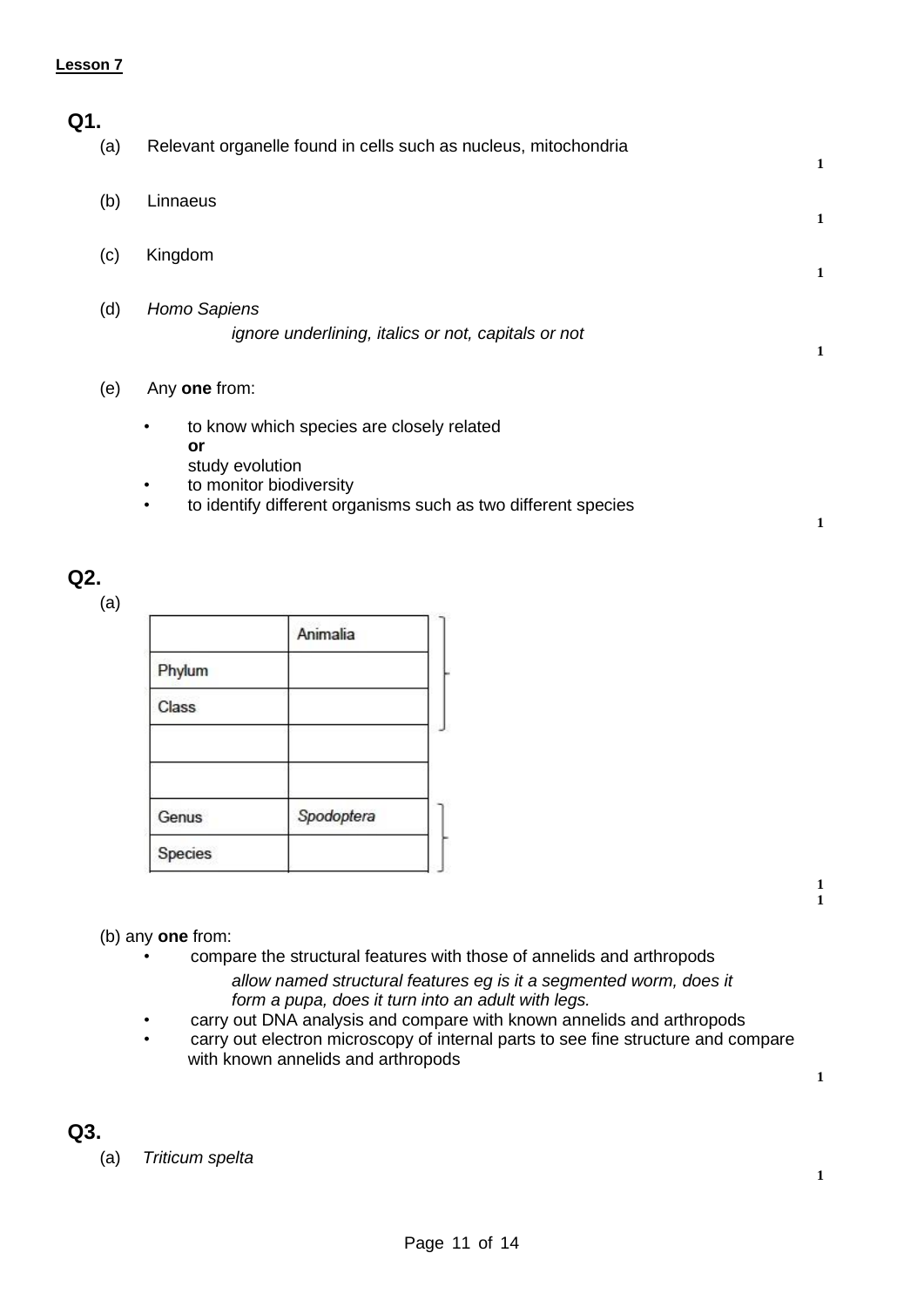| Q5. | (a) | same name to everyone                                                                                                                                                   | $\mathbf{1}$ |
|-----|-----|-------------------------------------------------------------------------------------------------------------------------------------------------------------------------|--------------|
|     |     | (genus) part gives information on ancestry                                                                                                                              | $\mathbf{1}$ |
|     | (b) | any one from:                                                                                                                                                           |              |
|     |     | DNA / RNA analysis<br>improvements to (electron) microscopes<br>improved understanding of biochemical processes<br>evidence of internal structures being more developed | 1            |
|     | (c) | primitive bacteria / prokaryotes                                                                                                                                        | 1            |
|     |     | (often) from extreme environments / extremophiles                                                                                                                       | $\mathbf{1}$ |
|     | (a) | they survive in high temperatures                                                                                                                                       | $\mathbf{1}$ |
|     |     | they survive where it is acidic                                                                                                                                         | 1            |
|     | (d) | any three from:<br>based on DNA / chemical evidence<br>(the three domains are)                                                                                          |              |
|     |     | (Archaea) - primitive / simple bacteria<br>Prokaryota / Bacteria - true / modern bacteria<br>Eukaryota - includes (protists, fungi,) plants and animals<br>$\bullet$    |              |
|     |     | allow Eukaryota - includes organisms with cells having<br>a nucleus                                                                                                     |              |
|     |     | if no other mark awarded allow for 1 mark mention of<br>Archaea, Prokaryota / Bacteria and Eukaryota<br>or                                                              |              |
|     |     | three correct descriptions                                                                                                                                              | 3            |
|     | (e) | (these microorganisms) live in extreme conditions                                                                                                                       |              |
|     |     | allow (most Archaea) are extremophiles                                                                                                                                  | 1            |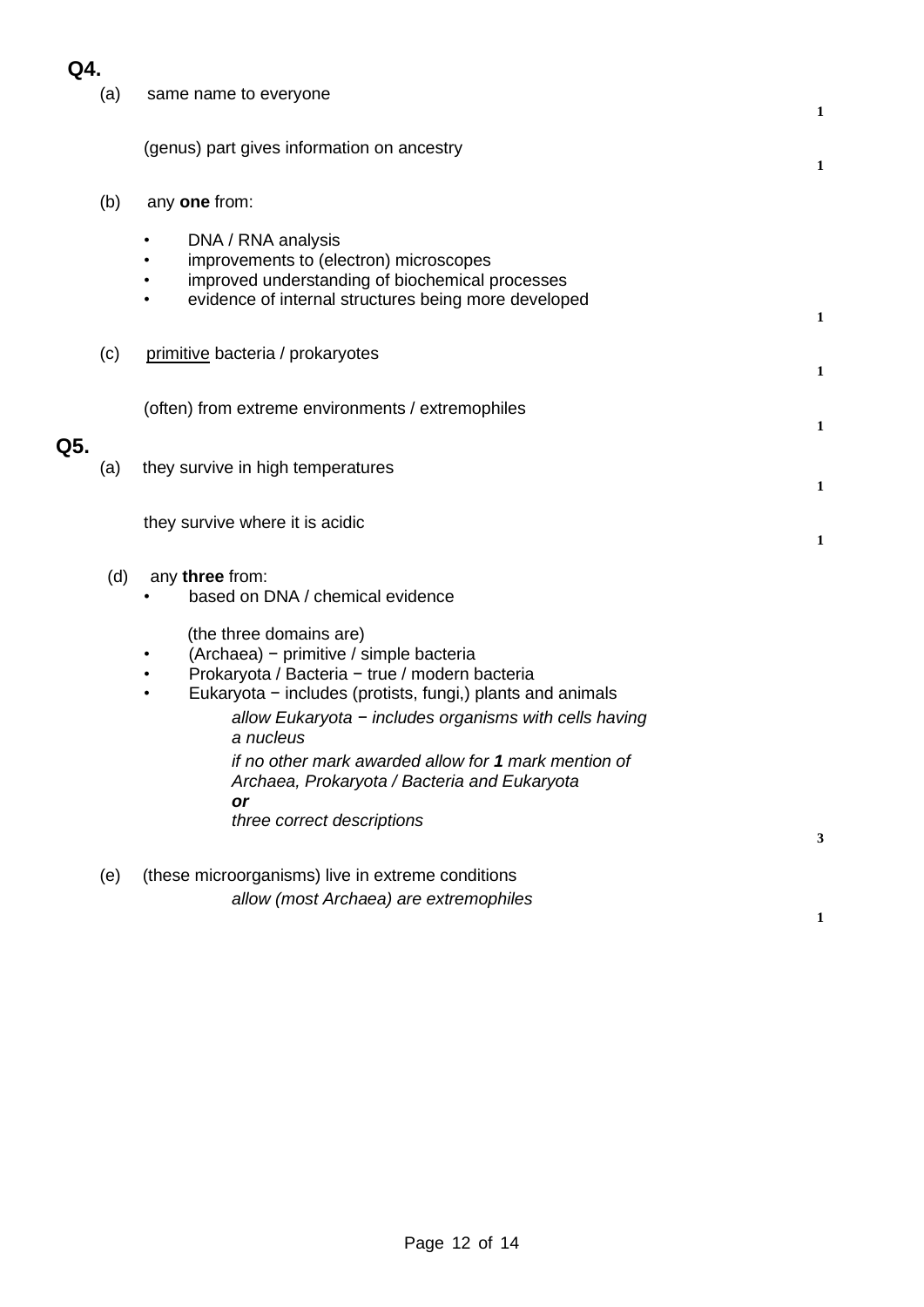| Q1.        |     | (i)            | tree                                                                                                                                                                                | $\mathbf{1}$ |
|------------|-----|----------------|-------------------------------------------------------------------------------------------------------------------------------------------------------------------------------------|--------------|
|            |     | (ii)           | hippopotamus and pig<br>both required, either order<br>allow hippo                                                                                                                  | $\mathbf{1}$ |
|            |     | (iii)          | new evidence from fossils                                                                                                                                                           | $\mathbf{1}$ |
| Q2.        |     | (i)            | 2 (million years ago)                                                                                                                                                               | $\mathbf 1$  |
|            |     | (ii)           | Snow leopard<br>do not allow leopard                                                                                                                                                | $\mathbf 1$  |
| Q3.        | (a) | (i)            | 3 (million years ago)                                                                                                                                                               | $\mathbf 1$  |
| Q4.        |     | (ii)           | orangutans                                                                                                                                                                          | $\mathbf 1$  |
|            | (c) | (i)            | vegetarian finch                                                                                                                                                                    | $\mathbf 1$  |
|            |     | (ii)           | R                                                                                                                                                                                   | $\mathbf{1}$ |
|            |     | (iii)          | mangrove and woodpecker finches                                                                                                                                                     | $\mathbf 1$  |
| Q5.<br>(a) |     |                | Marginocephalia                                                                                                                                                                     | $\mathbf{1}$ |
| (b)        |     |                | Protoceratops and Triceratops<br>(in either order)<br>allow<br>Coronosaurus and Triceratops<br>or<br>Coronosaurus and Protoceratops<br>or<br>Marginocephalia and Pachycephalosaurus | $\mathbf{1}$ |
| (c)        |     | ٠<br>$\bullet$ | any one from:<br>the fossil record is not complete<br>new fossils may have been found since 1970s<br>DNA / chemical analysis may have given new information                         | 1            |